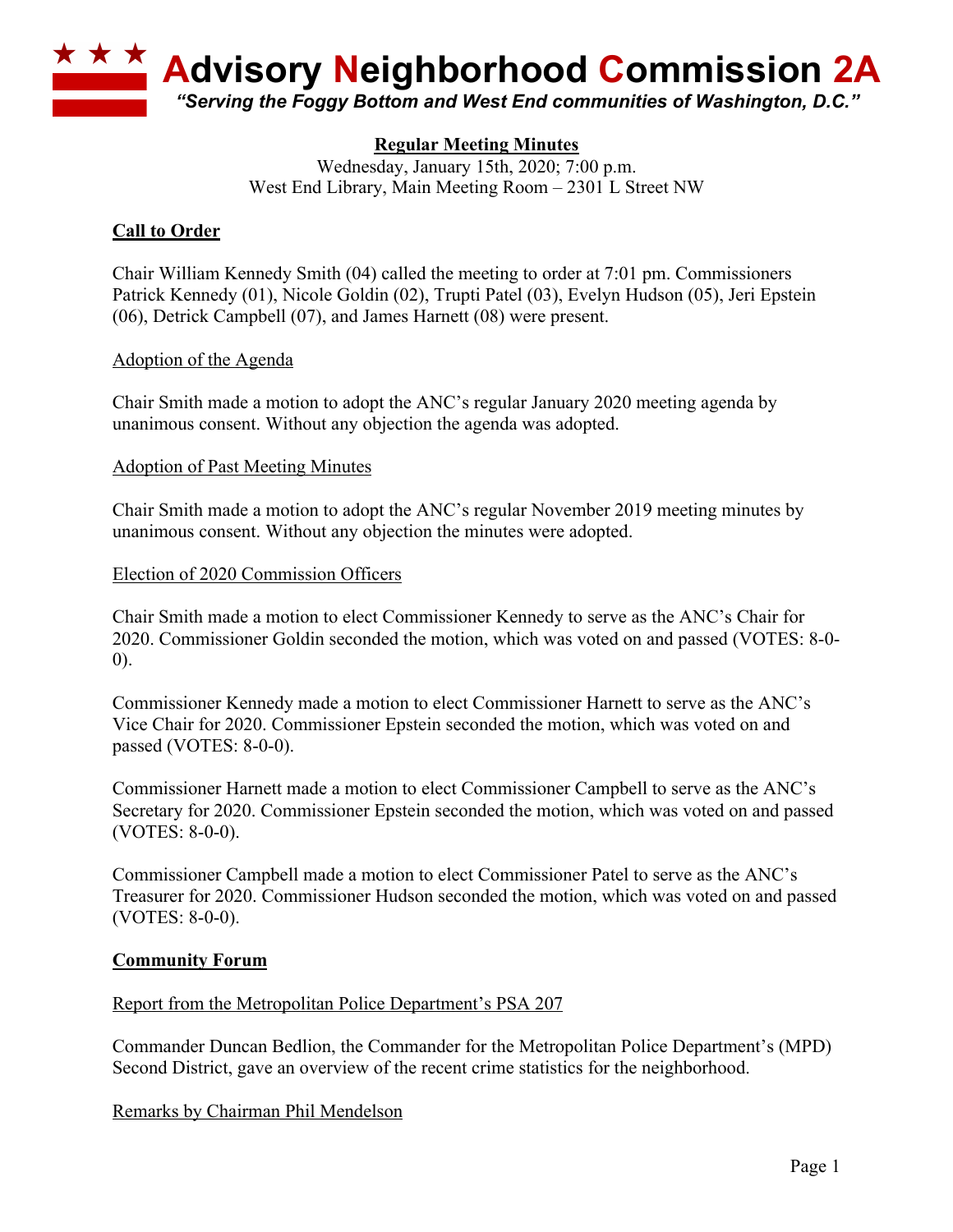Chairman Phil Mendelson, Chairman of the DC Council, gave remarks and answered questions.

## Report from the Executive Office of the Mayor

Nicole Goines, a Ward 2 representative for the Mayor's Office of Community Relations and Services (MOCRS), gave updates from the Mayor's Office.

### Commissioner Updates

Chair Smith and Commissioners Epstein and Harnett gave commissioner updates.

### Announcements and Public Comments

Marina Streznewski, the President of the Foggy Bottom Association, and several local residents gave announcements and public comments.

### **Matters Before the Alcoholic Beverage Regulation Administration**

Exchange, LTD. – Application for a Substantial Change to the Establishment's Retailer's Class "C" Restaurant License at 1730 Pennsylvania Avenue NW

*The Commission did not take any action regarding this matter.*

The Wink – Application for a Substantial Change to the Establishment's Retailer's Class "C" Hotel License at 1143 New Hampshire Avenue NW

Commissioner Epstein made a motion to adopt a proposed resolution regarding the matter. Commissioner Campbell seconded the motion, which was voted on and passed (VOTES: 7-0-0). The resolution reads as follows:

ANC 2A supports The Wink's application for a substantial change to the establishment's Retailer's Class "C" Hotel license at 1143 New Hampshire Avenue NW.

Charles E. Smith Center – Application for Renewal of the Establishment's Retailer's Class "C" Multipurpose License at 600 22nd Street NW

*The Commission did not take any action regarding this matter.*

### **Matters Before the Public Space Committee**

Consideration of a Resolution Regarding the 2020 Season of the FRESHFARM Foggy Bottom Market

Commissioner Campbell made a motion to adopt a proposed resolution regarding the matter. Commissioner Smith seconded the motion, which was voted on and passed (VOTES: 7-0-0). The resolution reads as follows: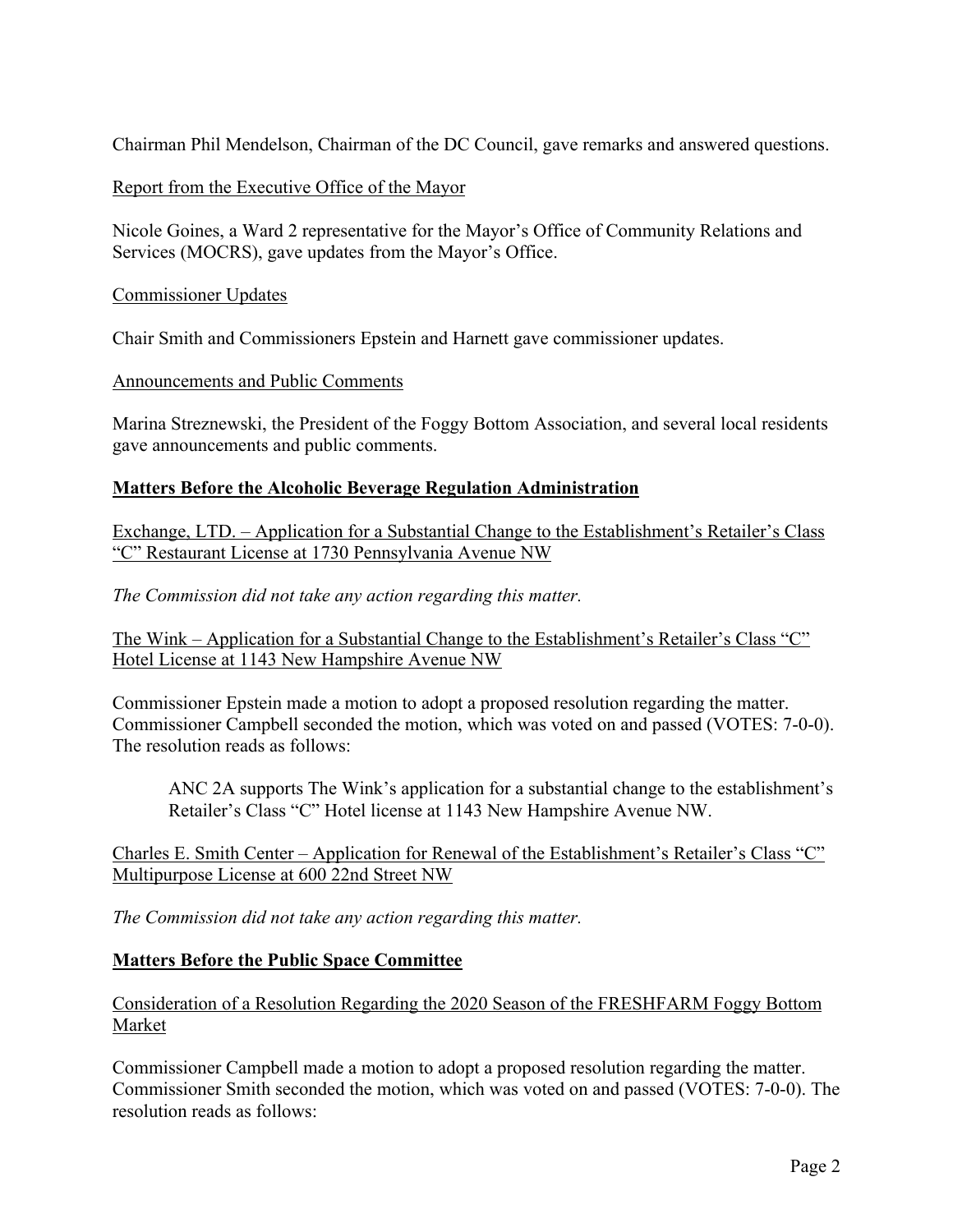ANC 2A supports the renewal of FRESHFARM's public space permit for the 2020 Foggy Bottom Farmers Market on the I Street Pedestrian Mall between 23rd Street and 24th Street NW, including support for the use of parking spaces on the 800 block of 24th Street NW.

Public Space Application by the Foggy Bottom Association for Streetscape Improvements, Including the Installation of Benches, Bike Racks, and Trees, at the Intersection of 25th Street and Virginia Avenue NW

Chair Smith made a motion to adopt a proposed resolution regarding the matter. Commissioner Goldin seconded the motion, which was voted on and passed (VOTES: 8-0-0). The resolution reads as follows:

ANC 2A supports the Foggy Bottom Association's public space application for streetscape improvements at the intersection of 25th Street and Virginia Avenue NW.

# **Matters Before the Zoning Commission**

Presentation by the George Washington University Regarding Proposed Renovations to the Charles E. Smith Center at 600 22nd Street NW

Adam Aaronson, the Executive Director of Campus Development for GW; Tanya Vogel, the Director of Athletics and Recreation for GW; David Avitabile, counsel for GW; and Al Harris, a project architect, gave a presentation regarding GW's proposed renovations to the Charles E. Smith Center.

*The Commission did not take any action regarding this matter.*

# **Matters Before the Historic Preservation Review Board**

Historic Preservation Review Board Application for a Two-Year Extension of the Concept Approval for an Addition at the Third Story and Court of the Rear Wing at 949 25th Street NW

Chair Smith made a motion to adopt a proposed resolution regarding the matter. Commissioner Epstein seconded the motion, which was voted on and passed (VOTES: 8-0-0). The resolution reads as follows:

ANC 2A supports the Historic Preservation Review Board (HPRB) application for a twoyear extension of the concept approval for an addition at the third story and court of the rear wing at 949 25th Street NW.

# **Matters Before the Department of Consumer and Regulatory Affairs**

Consideration of a Resolution Regarding Boston Properties' Request for an After-Hours Permit to Work on the Martin Luther King Jr. Day, Presidents' Day, and Emancipation Day Holidays as Part of the 2100 Pennsylvania Avenue NW Construction Project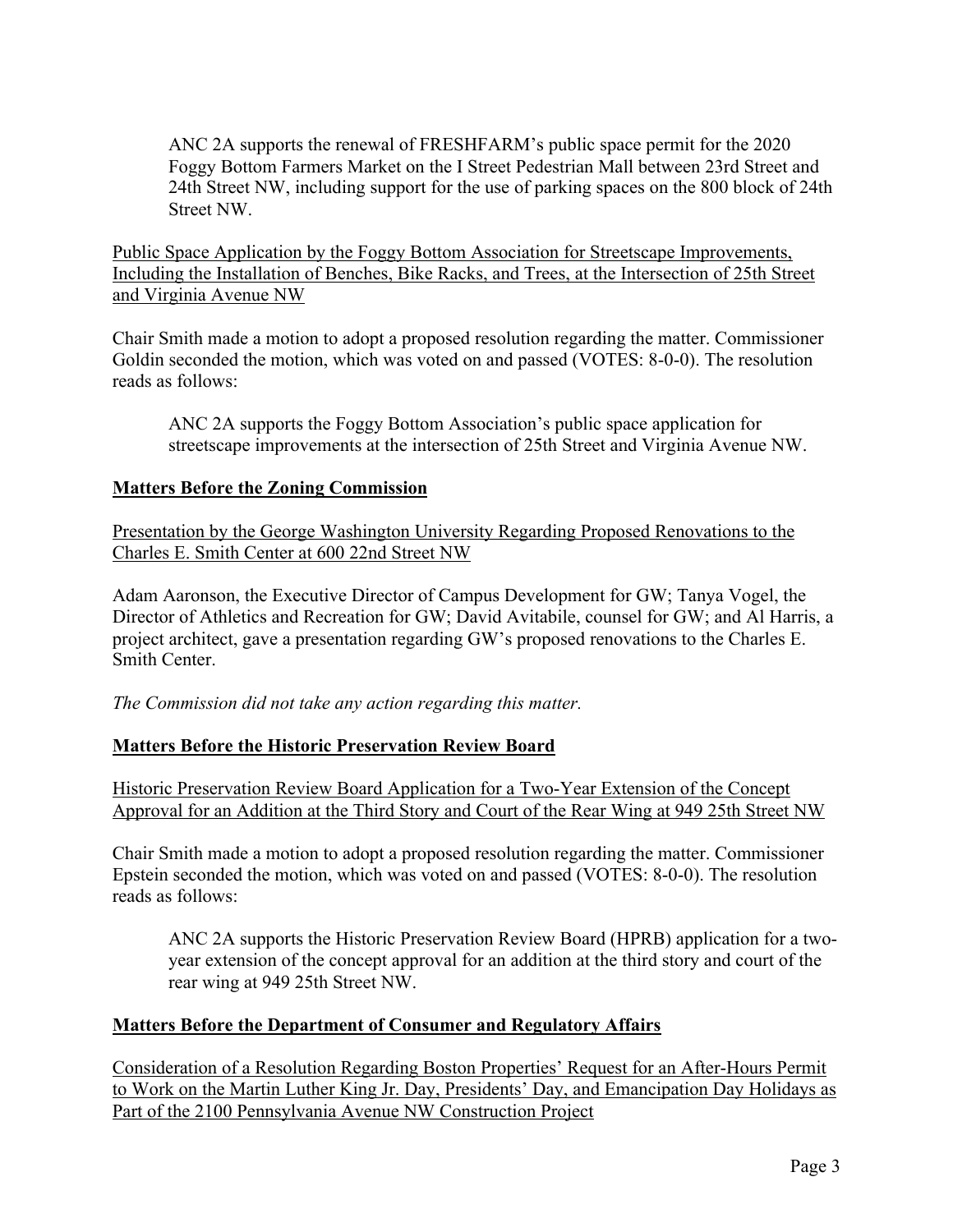Commissioner Campbell made a motion to adopt a proposed resolution regarding the matter. Commissioner Patel seconded the motion, which was voted on and passed (VOTES: 6-0-0). The resolution reads as follows:

ANC 2A supports Boston Properties' request for an after-hours permit to work on Presidents' Day on Monday, February 17th, 2020 and Emancipation Day on Thursday, April 16th, 2020 as part of the 2100 Pennsylvania Avenue NW construction project.

Consideration of a Resolution Regarding Davis Construction's Request for an After-Hours Permit to Work on the Martin Luther King Jr. Day and Presidents' Day Holidays as Part of the 2100 L Street NW Construction Project

Commissioner Epstein made a motion to adopt a proposed resolution regarding the matter. Chair Smith seconded the motion, which was voted on and passed (VOTES: 8-0-0). The resolution reads as follows:

ANC 2A supports Davis Construction's request for an after-hours permit to work from 8:00 am to 4:00 pm on Presidents' Day on Monday, February 17th, 2020 and Emancipation Day on Thursday, April 16th, 2020 as part of the 2100 L Street NW construction project.

### **Matters Before the Mayor's Special Events Task Group**

### Special Event Application for the Rock 'n' Roll Marathon on Saturday, March 28th, 2020

Chair Smith made a motion to adopt a proposed resolution regarding the matter. Commissioner Kennedy seconded the motion, which was voted on and passed (VOTES: 8-0-0). The resolution reads as follows:

ANC 2A supports the special event application for the Rock 'n' Roll Marathon on Saturday, March 28th, 2020.

### Special Event Application for the Lawyers Have Heart 10K and 5K on Saturday, June 13th, 2020

Chair Smith made a motion to adopt a proposed resolution regarding the matter. Commissioner Kennedy seconded the motion, which was voted on and passed (VOTES: 8-0-0). The resolution reads as follows:

ANC 2A supports the special event application for the Lawyers Have Heart 10K and 5K on Saturday, June 13th, 2020, contingent on the event organizers having further conversations with the affected property owners to resolve any property access issues.

### Special Event Application for the Marine Corps Marathon on Sunday, October 25th, 2020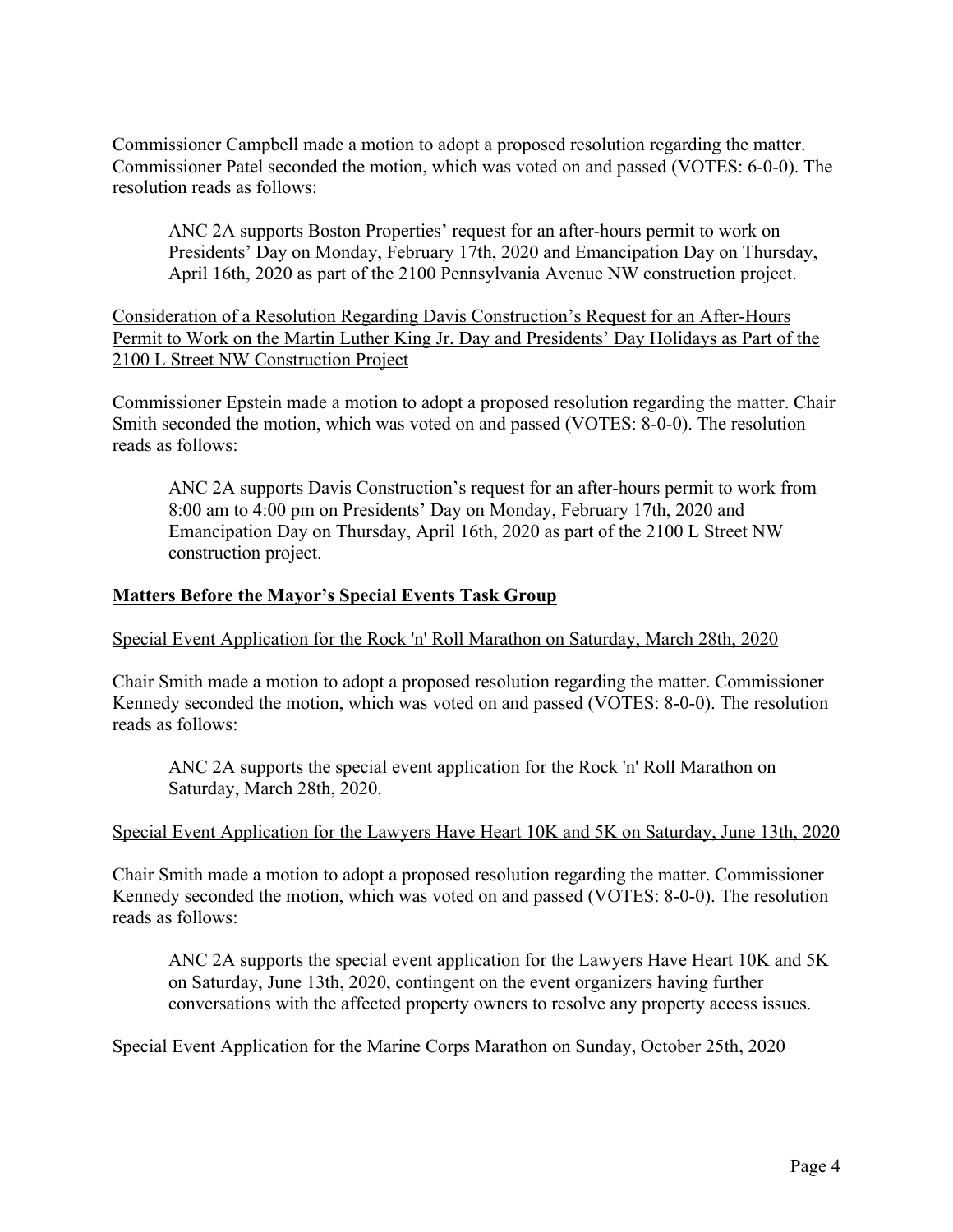Chair Smith made a motion to adopt a proposed resolution regarding the matter. Commissioner Goldin seconded the motion, which was voted on and passed (VOTES: 8-0-0). The resolution read as follows:

ANC 2A supports the special event application for the Marine Corps Marathon on Sunday, October 25th, 2020.

## **General Agenda**

Consideration of a Resolution Regarding Street Repaving and Repainting Recommendations in Foggy Bottom and the West End as Part of the District Department of Transportation's 2020 Maintenance Season

Commissioner Harnett made a motion to adopt a proposed resolution regarding the matter. Commissioner Epstein seconded the motion, which was voted on and passed (VOTES: 8-0-0). The resolution reads as follows:

WHEREAS, the District Department of Transportation (DDOT) continuously seeks comments from members of the public and ANCs on which street repaving and repainting projects need to be conducted as part of the upcoming maintenance season.

THEREFORE, BE IT RESOLVED that ANC 2A recommends that DDOT repaves the following roads, streets, and alleys as part of the 2020 maintenance season:

- 1. G Street NW, between 19th Street and 20th Street NW,
- 2. G Street NW, between 21st Street and 23rd Street NW,
- 3. 21st Street NW at E Street NW, and
- 4. Virginia Avenue NW, between Rock Creek Parkway and 24th Street NW.

BE IT FURTHER RESOLVED that ANC 2A recommends that DDOT repaints symbols and/or markings on the following roads, streets, and alleys as part of the 2020 maintenance season:

- 1. The north and west pedestrian crosswalk at the intersection of 25th Street and Pennsylvania Avenue NW,
- 2. The south pedestrian crosswalk at the intersection of 21st Street and I Street NW,
- 3. The north, south, and west pedestrian crosswalks at the intersection of 21st Street and G Street NW,
- 4. The north pedestrian crosswalk at the intersection of 22nd Street and Virginia Avenue NW,
- 5. The north, east, and west pedestrian crosswalks at the intersection of 23rd Street and F Street NW,
- 6. The north, south, and west pedestrian crosswalks at the intersection of 24th Street and I Street NW,
- 7. The south pedestrian crosswalk at Washington Circle NW, and
- 8. The slip lane that leads from Rock Creek Parkway onto Virginia Avenue NW.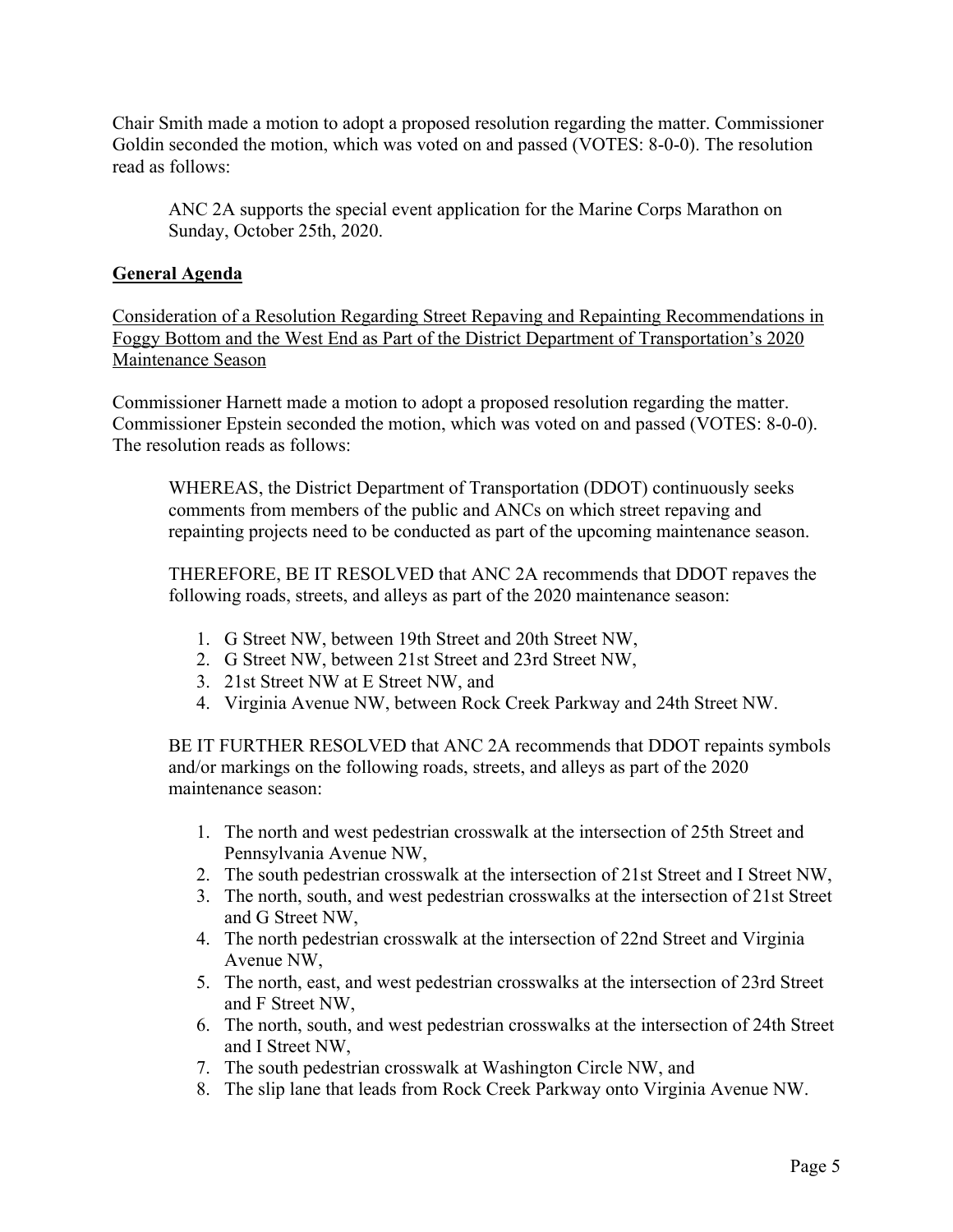# **Administrative Matters**

### Approval of the ANC's FY 2020 Quarter 1 Financial Report

Commissioner Patel made a motion to approve the ANC's FY 2020 Quarter 1 financial report. Commissioner Campbell seconded the motion, which was voted on and passed (VOTES: 8-0-0).

### Approval of the ANC's Participation in the 2020 ANC Security Fund

Commissioner Kennedy made a motion to approve the ANC's participation in the 2020 ANC Security Fund. Commissioner Patel seconded the motion, which was voted on and passed (VOTES: 8-0-0).

### Approval of the Addition of New ANC Officers as Signatories for the ANC's Checking Account

Chair Smith made a motion to approve the addition of the new ANC officers as signatories for the ANC's checking account by unanimous consent. Without any objection the motion was passed.

### Approval of the ANC's 2020 Meeting Schedule

Commissioner Goldin made a motion to approve the ANC's 2020 meeting schedule. Commissioner Kennedy seconded the motion, which was voted on and passed (VOTES: 8-0-0). The ANC's 2020 meeting schedule is as follows:

- Regular January Meeting: Wednesday, January 15th, 2020 at 7:00 pm
- Regular February Meeting: Wednesday, February 19th, 2020 at 7:00 pm
- Regular March Meeting: Wednesday, March 25th, 2020 at 7:00 pm
- Regular April Meeting: Wednesday, April 22nd, 2020 at 7:00 pm
- Regular May Meeting: Wednesday, May 20th, 2020 at 7:00 pm
- Regular June Meeting: Wednesday, June 17th, 2020 at 7:00 pm
- Regular July Meeting: Wednesday, July 15th, 2020 at 7:00 pm
- Regular September Meeting: Wednesday, September 16th, 2020 at 7:00 pm
- Regular October Meeting: Wednesday, October 21st, 2020 at 7:00 pm
- Regular November Meeting: Wednesday, November 18th, 2020 at 7:00 pm

### **Adjournment**

Chair Smith adjourned the meeting at 10:36 pm.